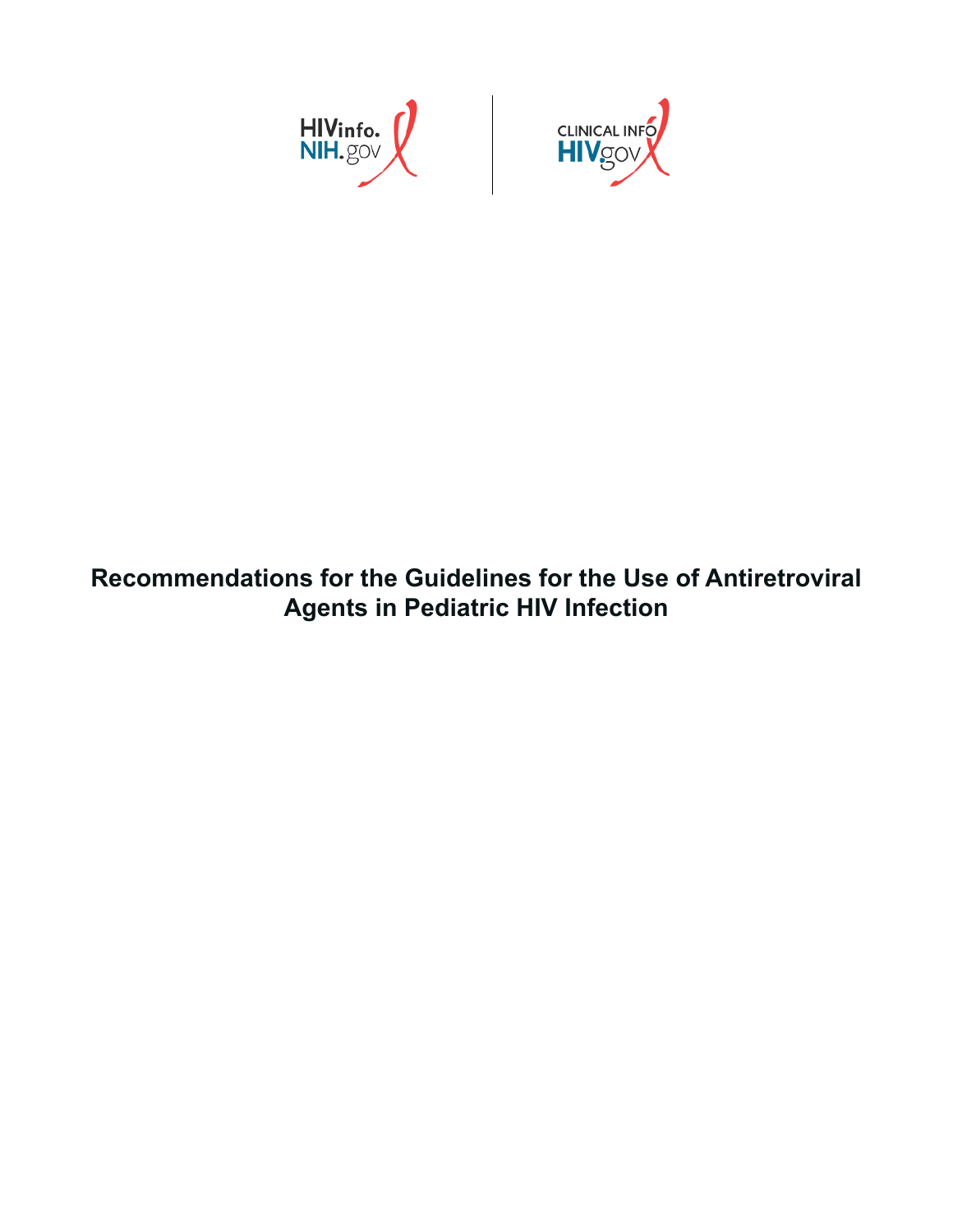# Maternal HIV Testing and Identification of Perinatal HIV **Exposure**

 **Updated**: Dec.30, 2021 **Reviewed**: Dec.30, 2021

### **Panel's Recommendations**

- HIV testing is recommended as a standard of care for all sexually active people and should be a routine component of preconception care **(AII).**
- All pregnant people should be tested as early as possible during each pregnancy (see Laboratory Testing for the [Diagnosis of HIV Infection: Updated Recommendations](https://stacks.cdc.gov/view/cdc/23447) an[d Recommended Laboratory HIV Testing Algorithm for](https://stacks.cdc.gov/view/cdc/50872)  [Serum or Plasma Specimens](https://stacks.cdc.gov/view/cdc/50872) from the Centers for Disease Control and Prevention [CDC]) **(AII).**
- Partners of all pregnant people should be referred for HIV testing when their status is unknown **(AIII).**
- Repeat HIV testing in the third trimester is recommended for pregnant people with negative initial HIV tests who are at increased risk of acquiring HIV, including those receiving care in facilities that have an HIV incidence of ≥1 case per 1,000 pregnant women per year, those who reside in jurisdictions with elevated HIV incidence (se[e Revised](https://www.cdc.gov/mmwr/preview/mmwrhtml/rr5514a1.htm)  [Recommendations for HIV Testing of Adults, Adolescents, and Pregnant Women in Health-Care Settings](https://www.cdc.gov/mmwr/preview/mmwrhtml/rr5514a1.htm) from CDC), or those who reside in states or territories that require third-trimester testing **(AII).**
- Repeat HIV testing is recommended for pregnant people with a sexually transmitted infection (STI) or with signs and symptoms of acute HIV infection, or ongoing exposure to HIV, as well as referral for initiation of pre-exposure prophylaxis if HIV testing is negative **(AIII).** See [Pre-Exposure Prophylaxis \(PrEP\) to Prevent](https://clinicalinfo.hiv.gov/en/guidelines/perinatal/prep?view=full) HIV During [Periconception, Antepartum, and Postpartum Periods](https://clinicalinfo.hiv.gov/en/guidelines/perinatal/prep?view=full) for more information.
- Expedited HIV testing should be performed during labor or delivery for people with undocumented HIV status and for those who tested negative early in pregnancy but are at increased risk of HIV infection and were not retested in the third trimester **(AII).** Testing should be available 24 hours a day, and results should be available within 1 hour. If results are positive, intrapartum antiretroviral (ARV) prophylaxis should be initiated immediately **(AI)**.
- Pregnant people who were not tested for HIV before or during labor should undergo expedited HIV antibody testing during the immediate postpartum period (or their newborns should undergo expedited HIV antibody testing) **(AII).**
- When a pregnant person has a positive HIV test result during labor and delivery or postpartum, or when a newborn's expedited antibody test is positive, an appropriate infant ARV drug regimen should be initiated immediately, and the infant should not be breastfed while awaiting the results of supplemental HIV testing **(AII).** See Antiretroviral Management [of Newborns with Perinatal HIV Exposure or Perinatal HIV](https://clinicalinfo.hiv.gov/en/guidelines/perinatal/antiretroviral-management-newborns-perinatal-hiv-exposure-or-hiv-infection?view=full) for guidance.
- Results of maternal HIV testing should be documented in the newborn's medical record and communicated to the newborn's primary care provider **(AIII).**
- HIV testing is recommended for infants and children in foster care and adoptees for whom maternal HIV status is unknown to identify perinatal HIV exposure and possible HIV infection **(AIII)** (se[e Diagnosis of HIV Infections in](https://clinicalinfo.hiv.gov/en/guidelines/perinatal/diagnosis-hiv-infection-infants-and-children?view=full)  [Infants and Children\)](https://clinicalinfo.hiv.gov/en/guidelines/perinatal/diagnosis-hiv-infection-infants-and-children?view=full).

*Rating of Recommendations: A = Strong; B = Moderate; C = Optional*

*Rating of Evidence: I = One or more randomized trials in children† with clinical outcomes and/or validated endpoints; I\* = One or more randomized trials in adults with clinical outcomes and/or validated laboratory endpoints with accompanying data in children† from one or more well-designed, nonrandomized trials or observational cohort studies with long-term clinical outcomes; II = One or more well-designed, nonrandomized trials or observational cohort studies in children† with long-term outcomes; II\* = One or more well-designed, nonrandomized trials or observational studies in adults with long-term clinical outcomes with accompanying data in children† from one or more similar nonrandomized trials or cohort studies with clinical outcome data; III = Expert opinion*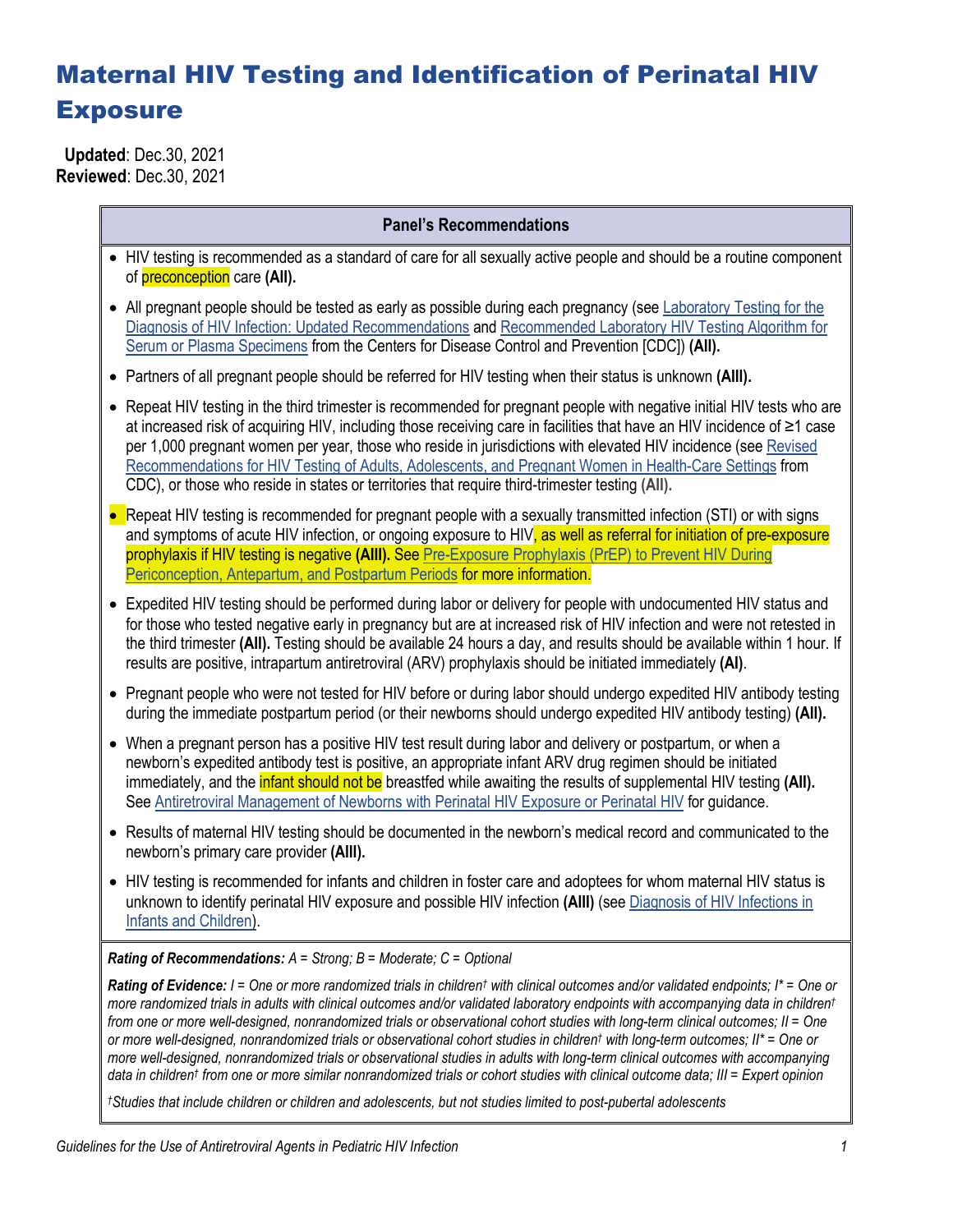### Diagnosis of HIV Infection in Infants and Children

 **Updated**: Dec.30, 2021 **Reviewed**: Dec.30, 2021

### **Panel's Recommendations**

- Virologic assays (i.e., HIV RNA or HIV DNA nucleic acid tests [NATs]) that directly detect HIV must be used to diagnose HIV in infants and children aged <18 months with perinatal and postnatal HIV exposure; HIV antibody and HIV antigen/antibody tests should not be used **(AII).**
- Plasma HIV RNA or cell-associated HIV DNA NATs are generally equally recommended **(AII).** However, the results of plasma HIV RNA NAT or plasma HIV RNA/DNA NAT can be affected by antiretroviral therapy (ART), or by antiretroviral (ARV) drugs administered to the infant as prophylaxis or presumptive HIV therapy.
- An assay that detects HIV non-B subtype viruses or Group O infections (e.g., an HIV RNA NAT or a dual-target total DNA/RNA test) is recommended for use in infants and children who were born to mothers with known or suspected non-B subtype virus or Group O infections **(AII).** If a mother of an infant acquired HIV outside of the United States and has had repeated undetectable HIV RNA by standard testing, consultation with a clinical virologist on more sensitive HIV nucleic acid testing may be indicated.
- Virologic diagnostic testing (see Table 10 below) is recommended for all infants with perinatal HIV exposure at the following ages:
	- o 14 to 21 days **(AII)**
	- o 1 to 2 months **(AII)**
	- o 4 to 6 months **(AII)**
- For infants who are at high risk of perinatal HIV infection, virologic diagnostic testing is recommended at birth **(AII)** and at 2 to 6 weeks after ARV drugs are discontinued **(BII).**
- A positive virologic test should be confirmed as soon as possible by a repeat virologic test **(AII).**
- Definitive exclusion of HIV infection in non-breastfed infants is based on two or more negative virologic tests conducted after infants have completed ARV prophylaxis or presumptive HIV therapy, with one negative test obtained at age ≥1 month and one at age ≥4 months, or two negative HIV antibody tests from separate specimens that were obtained at age ≥6 months **(AII).**
- No additional HIV testing of any kind (e.g., HIV RNA or HIV DNA NAT, HIV antibody, HIV antigen/antibody) is needed routinely for nonbreastfed infants who meet the criteria for definitive exclusion of HIV and who have had no known or suspected HIV exposure after birth.
- Infants with potential HIV exposure after birth (e.g., from breastfeeding, premasticated feeding, sexual abuse, contaminated blood products, percutaneous exposure) who are aged <18 months require additional testing using HIV RNA/DNA NAT assays to establish their HIV status. Infants aged ≥18 months who have these potential exposures require HIV antigen/antibody testing.
- Age-appropriate HIV testing also is recommended for infants and children with signs and/or symptoms of HIV, even in the absence of documented or suspected HIV exposure.
- HIV antibody (or HIV antigen/antibody) tests are recommended for diagnostic testing in children with non-perinatal exposure only or in children with perinatal exposure aged >24 months **(AII).**
- When acute HIV infection is suspected, additional testing with an HIV NAT may be necessary to diagnose HIV infection **(AII).**

**Note:** Th[e National Clinician Consultation Center](http://nccc.ucsf.edu/clinician-consultation/perinatal-hiv-aids/) provides consultations on issues related to the management of perinatal HIV infection (1-888- 448-8765; 24 hours a day, 7 days a week).

*Rating of Recommendations:* A = Strong; B = Moderate; C = Optional

Rating of Evidence: I = One or more randomized trials in children<sup>t</sup> with clinical outcomes and/or validated endpoints; I\* = One or more randomized trials in adults with clinical outcomes and/or validated laboratory endpoints with accompanying data in children† from one or more well-designed, nonrandomized trials or observational cohort studies with long-term clinical outcomes; II = One or more well-designed, nonrandomized trials or observational cohort studies in children† with long-term outcomes; II\* = One or more well-designed, nonrandomized trials or observational studies in adults with long-term clinical outcomes with accompanying data in children† from one or more similar nonrandomized trials or cohort studies with clinical outcome data; III = Expert opinion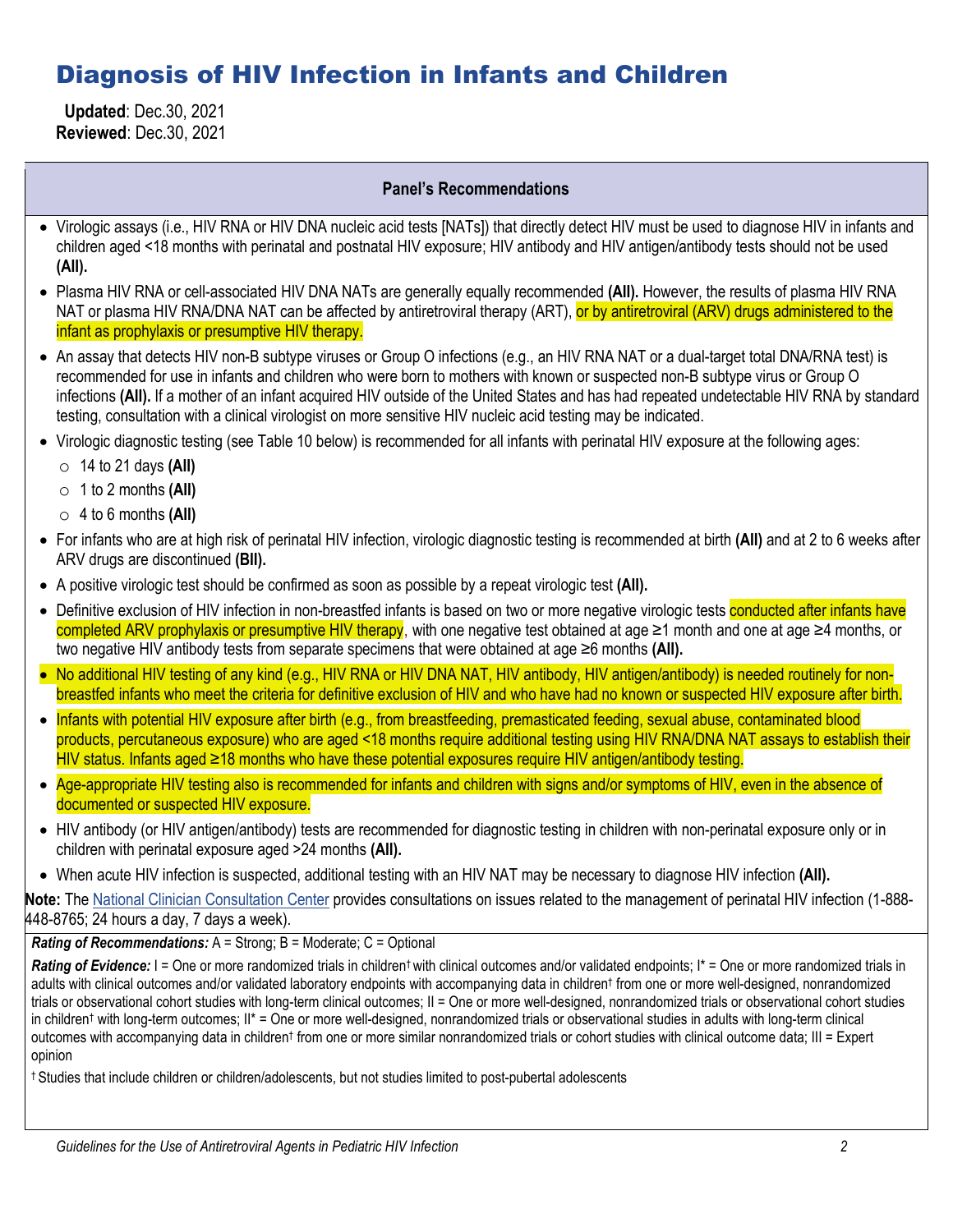### Clinical and Laboratory Monitoring of Pediatric HIV Infection

 **Updated**: Apr.11, 2022 **Reviewed**: Apr.11, 2022

| <b>Panel's Recommendations</b>                                                                                                                                                                                                                                                                                                                                                                                                                                                                                                                                                                                                                                                                                                                                                                                                                                              |
|-----------------------------------------------------------------------------------------------------------------------------------------------------------------------------------------------------------------------------------------------------------------------------------------------------------------------------------------------------------------------------------------------------------------------------------------------------------------------------------------------------------------------------------------------------------------------------------------------------------------------------------------------------------------------------------------------------------------------------------------------------------------------------------------------------------------------------------------------------------------------------|
| • Absolute CD4 T lymphocyte (CD4) cell count and plasma HIV RNA (viral load) should be measured at the<br>time of HIV diagnosis and, if a child is not started on antiretroviral therapy (ART) after diagnosis, this<br>monitoring should be repeated at least every 3 to 4 months thereafter (AIII).                                                                                                                                                                                                                                                                                                                                                                                                                                                                                                                                                                       |
| • Absolute CD4 count is recommended for monitoring immune status in children with HIV of all ages, with CD4<br>percentage as an alternative for children aged <5 years (All).                                                                                                                                                                                                                                                                                                                                                                                                                                                                                                                                                                                                                                                                                               |
| • Antiretroviral (ARV) drug-resistance testing is recommended at the time of HIV diagnosis, before initiation of<br>therapy in all ART-naive patients, and before switching regimens in patients with treatment failure (AII).<br>Genotypic resistance testing is preferred for this purpose (AIII).                                                                                                                                                                                                                                                                                                                                                                                                                                                                                                                                                                        |
| • After initiation of ART or after a change in ARV regimen, children should be evaluated for clinical adverse<br>effects and should receive support for treatment adherence within 1 week to 2 weeks; laboratory testing for<br>toxicity and viral load response is recommended at 2 to 4 weeks after treatment initiation or change in ARV<br>regimen (AIII).                                                                                                                                                                                                                                                                                                                                                                                                                                                                                                              |
| • Children on ART should be monitored for therapy adherence, effectiveness, and toxicities routinely (every<br>3–4 months) (All*). See the sections on Adherence to Antiretroviral Therapy in Children and Adolescents with<br>HIV and Management of Medication Toxicity or Intolerance.                                                                                                                                                                                                                                                                                                                                                                                                                                                                                                                                                                                    |
| • Additional CD4 count and plasma viral load monitoring should be performed to evaluate children with<br>suspected clinical, immunologic, or virologic deterioration or to confirm an abnormal value (AIII). CD4 count<br>can be monitored less frequently (every 6-12 months) in children and adolescents who are adherent to<br>therapy, who have sustained virologic suppression and CD4 count values that are well above the threshold<br>for opportunistic infection risk, and who have stable clinical status (AII). Viral load measurement every<br>3 to 4 months is generally recommended to monitor ART adherence (AIII).                                                                                                                                                                                                                                          |
| Phenotypic resistance testing should be considered (usually in addition to genotypic resistance testing) for<br>patients with known or suspected complex drug resistance mutation patterns, which generally arise after a<br>patient has experienced virologic failure on multiple ARV regimens (CIII).                                                                                                                                                                                                                                                                                                                                                                                                                                                                                                                                                                     |
| • Review the history of all previously used ARVs and available resistance test results when making decisions<br>about choice of new ARVs, because mutations may not be detected once the prior drugs have been<br>discontinued (All).                                                                                                                                                                                                                                                                                                                                                                                                                                                                                                                                                                                                                                       |
| • Viral co-receptor tropism assays are recommended whenever a CCR5 antagonist is being considered for<br>treatment (AI*). The use of tropism assays also should be considered for patients who demonstrate virologic<br>failure while receiving therapy that contains a CCR5 antagonist (AI*).                                                                                                                                                                                                                                                                                                                                                                                                                                                                                                                                                                              |
| <b>Rating of Recommendations:</b> $A =$ Strong; $B =$ Moderate; $C =$ Optional                                                                                                                                                                                                                                                                                                                                                                                                                                                                                                                                                                                                                                                                                                                                                                                              |
| Rating of Evidence: I = One or more randomized trials in children <sup>t</sup> with clinical outcomes and/or validated<br>endpoints; I* = One or more randomized trials in adults with clinical outcomes and/or validated laboratory<br>endpoints with accompanying data in children <sup>†</sup> from one or more well-designed, nonrandomized trials or<br>observational cohort studies with long-term clinical outcomes; II = One or more well-designed, nonrandomized<br>trials or observational cohort studies in children <sup>†</sup> with long-term outcomes; II* = One or more well-designed,<br>nonrandomized trials or observational studies in adults with long-term clinical outcomes with accompanying<br>data in children <sup>t</sup> from one or more similar nonrandomized trials or cohort studies with clinical outcome data;<br>$III = Expert opinion$ |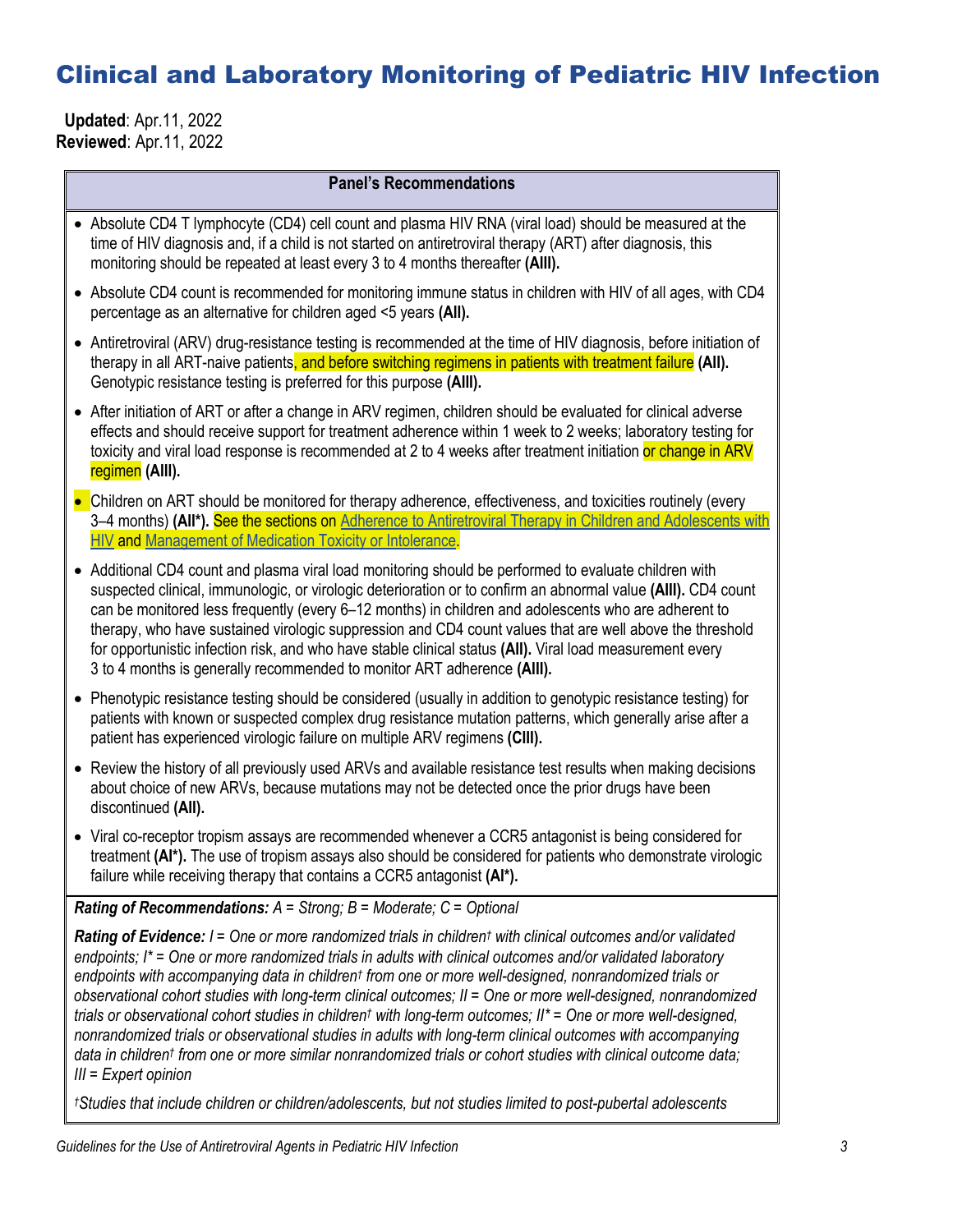### When to Initiate Therapy in Antiretroviral-Naive Children

 **Updated**: Apr.11, 2022 **Reviewed**: Apr.11, 2022

#### **Panel's Recommendations**

- Antiretroviral therapy (ART) should be initiated in all infants and children with HIV infection (**AI** for children aged <3 months, **AI\*** for older children).
	- $\circ$  Rapid ART initiation (defined as initiating ART immediately or within days of HIV diagnosis), accompanied by a discussion of the importance of adherence and provision of subsequent adherence support, is recommended for all children with HIV.
- If a child with HIV has not initiated ART, health care providers should closely monitor the virologic, immunologic, and clinical status at least every 3 to 4 months **(AIII).**

*Rating of Recommendations: A = Strong; B = Moderate; C = Optional*

*Rating of Evidence: I = One or more randomized trials in children† with clinical outcomes and/or validated endpoints; I\* = One or more randomized trials in adults with clinical outcomes and/or validated laboratory endpoints with accompanying data in children† from one or more well-designed, nonrandomized trials or observational cohort studies with long-term clinical outcomes; II = One or more well-designed, nonrandomized trials or observational cohort studies in children† with long-term outcomes; II\* = One or more well-designed, nonrandomized trials or observational studies in adults with long-term clinical outcomes with accompanying data in children† from one or more similar nonrandomized trials or cohort studies with clinical outcome data; III = Expert opinion*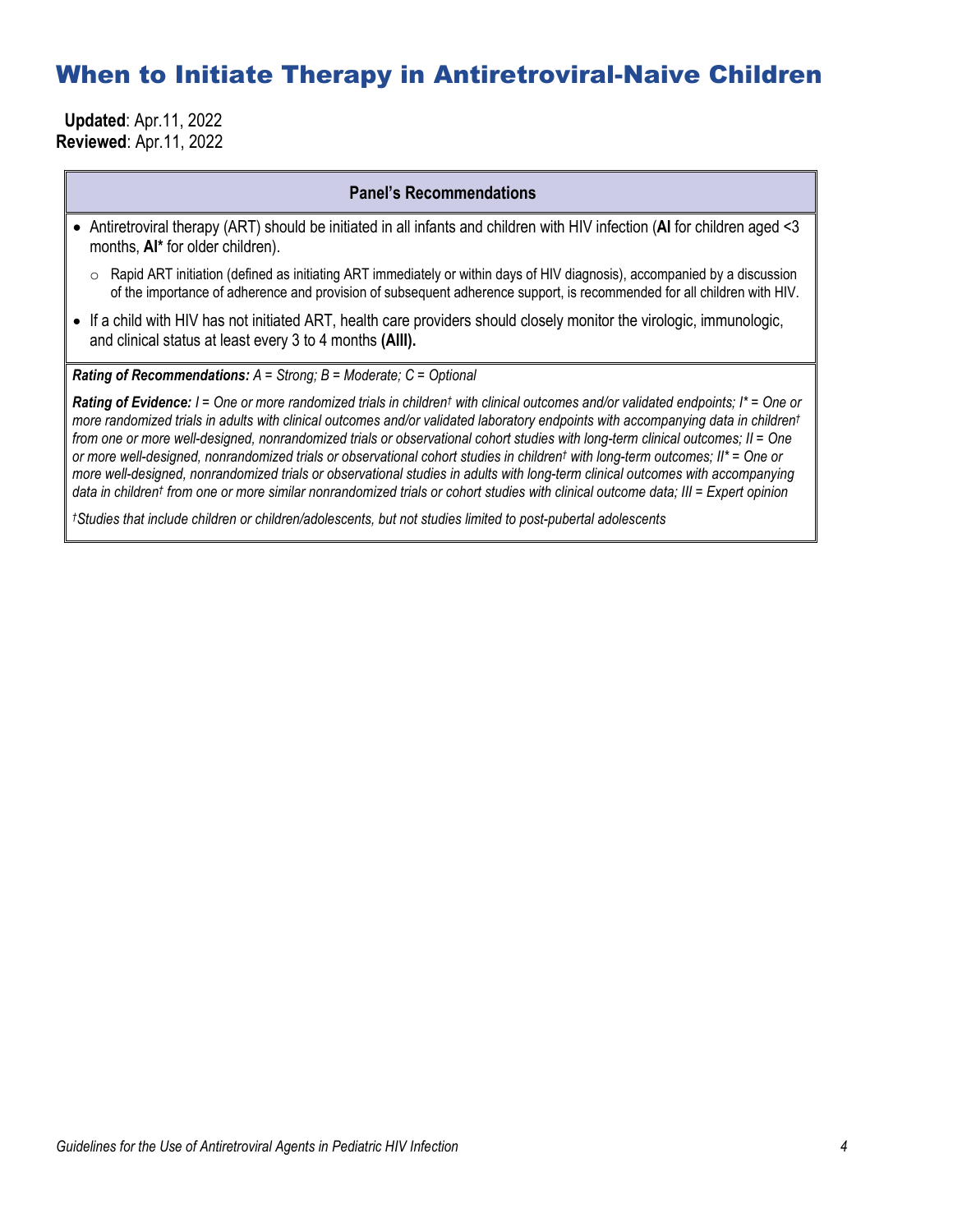# What to Start: Regimens Recommended for Initial Therapy of Antiretroviral-Naive Children

 **Updated**: Apr.11, 2022 **Reviewed**: Apr.11, 2022

#### **Panel's Recommendations**

- The selection of an initial antiretroviral (ARV) regimen should be individualized based on several factors, including the characteristics of the proposed regimen, the patient's characteristics, drug efficacy, potential adverse effects, patient and family preferences, and the results of viral resistance testing **(AIII).**
- For treatment-naive children, the Panel on Antiretroviral Therapy and Medical Management of Children Living with HIV (the Panel) recommends initiating antiretroviral therapy with three drugs: a dual-nucleoside/nucleotide reverse transcriptase inhibitor backbone plus an integrase strand transfer inhibitor, a non-nucleoside reverse transcriptase inhibitor, or a boosted protease inhibitor **(AI\*).**
- Table 7 below provides a list of Panel-recommended ARV regimens that are designated as *Preferred* or *Alternative*; recommendations vary by a patient's age, weight, and sexual maturity rating.

*Rating of Recommendations: A = Strong; B = Moderate; C = Optional*

*Rating of Evidence: I = One or more randomized trials in children† with clinical outcomes and/or validated endpoints; I\* = One or more randomized trials in adults with clinical outcomes and/or validated laboratory endpoints with accompanying data in children† from one or more well-designed, nonrandomized trials or observational cohort studies with long-term clinical outcomes; II = One or more well-designed, nonrandomized trials or observational cohort studies in children† with long-term outcomes; II\* = One or more well-designed, nonrandomized trials or observational studies in adults with long-term clinical outcomes with accompanying data in children† from one or more similar nonrandomized trials or cohort studies with clinical outcome data; III = Expert opinion*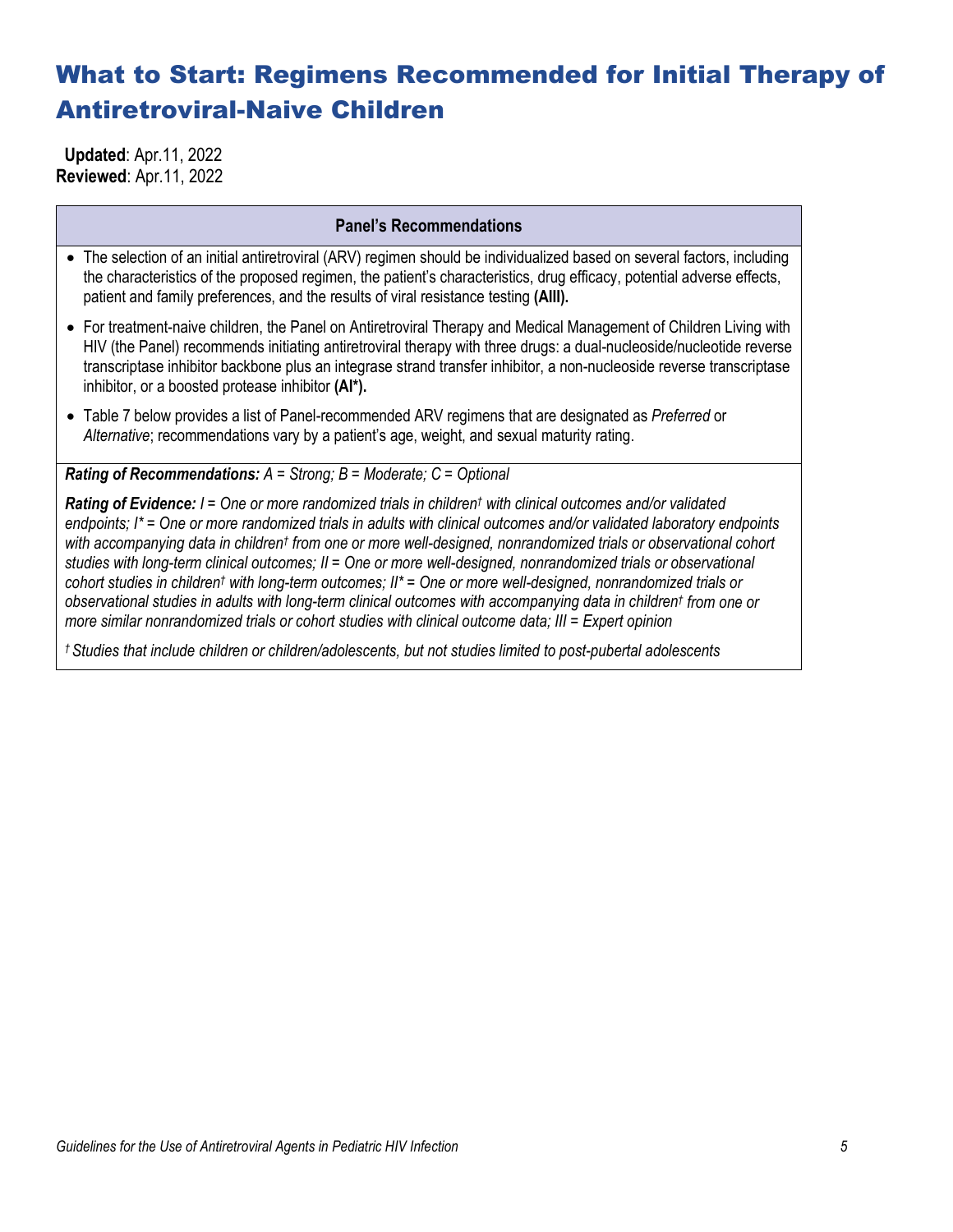# Antiretroviral Management of Newborns with Perinatal HIV Exposure or HIV Infection

 **Updated**: Apr.11, 2022 **Reviewed**: Apr.11, 2022

### **Panel's Recommendations**

- All newborns who were exposed perinatally to HIV should receive postpartum antiretroviral (ARV) drugs to reduce the risk of perinatal transmission of HIV **(AI).**
- Newborn ARV regimens administered at doses that are appropriate for the infant's gestational age should be initiated as close to the time of birth as possible, preferably within 6 hours of delivery **(AII).**
- A newborn's ARV regimen should be determined based on maternal and infant factors that influence the risk of perinatal transmission of HIV **(AII).** The uses of ARV regimens in newborns include the following:
	- o **ARV Prophylaxis:** The administration of one or more ARV drugs to a newborn without documented HIV infection to reduce the risk of perinatal acquisition of HIV.
	- o **Presumptive HIV Therapy:** The administration of a three-drug ARV regimen to newborns who are at highest risk of perinatal acquisition of HIV. Presumptive HIV therapy is intended to be preliminary treatment for a newborn who is later documented to have HIV, but it also serves as prophylaxis against HIV acquisition for those newborns who are exposed to HIV *in utero*, during the birthing process, or during breastfeeding and who do not acquire HIV.
	- o **HIV Therapy:** The administration of a three-drug ARV regimen at treatment doses (called antiretroviral therapy [ART]) to newborns with documented HIV infection (see [Diagnosis of HIV Infection in Infants and Children\)](https://clinicalinfo.hiv.gov/en/guidelines/perinatal/diagnosis-hiv-infection-infants-and-children).
- A 4-week zidovudine (ZDV) ARV prophylaxis regimen can be used in newborns whose mothers received ART during pregnancy and had viral suppression within 4 weeks prior to delivery (defined as a confirmed HIV RNA level <50 copies/mL) and for whom maternal adherence is not of concern **(BII).**
- Newborns at high risk of perinatal acquisition of HIV should begin presumptive HIV therapy (see Table 9 for recommended regimens). Newborns at high risk of HIV acquisition include those born to people with HIV who
	- o Have not received antepartum ARV drugs **(AI),** *or*
	- o Have received only intrapartum ARV drugs **(AI),** *or*
	- o Have received antepartum ARV drugs but who did not achieve viral suppression (defined as a confirmed HIV RNA level <50 copies/mL)within 4 weeks of delivery **(AII),** *or*
	- o Have primary or acute HIV infection during pregnancy **(AII).**
- Presumptive HIV therapy should be administered to infants of mothers who have primary or acute HIV infection while breastfeeding **(AII).**
- If a patient presents with unknown HIV status and has a positive expedited HIV test during labor or shortly after delivery, the infant should begin presumptive HIV therapy **(AII).** If supplemental maternal testing is negative, the infant's ARV regimen should be discontinued **(AII).**
- For newborns with HIV infection, ART should be initiated **(AI).**
- The use of ARV drugs other than ZDV, lamivudine, and nevirapine cannot be recommended for any indication in premature newborns (<37 weeks gestational age) because of the lack of dosing and safety data **(BII).**
- Providers with questions about ARV management of perinatal HIV exposure should consult the [National Perinatal HIV Hotline](https://nccc.ucsf.edu/clinician-consultation/perinatal-hiv-aids/) (1-888-448-8765), which provides free clinical consultation on all aspects of perinatal HIV, including newborn care **(AIII).**

*Rating of Recommendations: A = Strong; B = Moderate; C = Optional*

*Rating of Evidence: I = One or more randomized trials with clinical outcomes and/or validated laboratory endpoints; II = One or more well-designed, nonrandomized trials or observational cohort studies with long-term clinical outcomes; III = Expert opinion*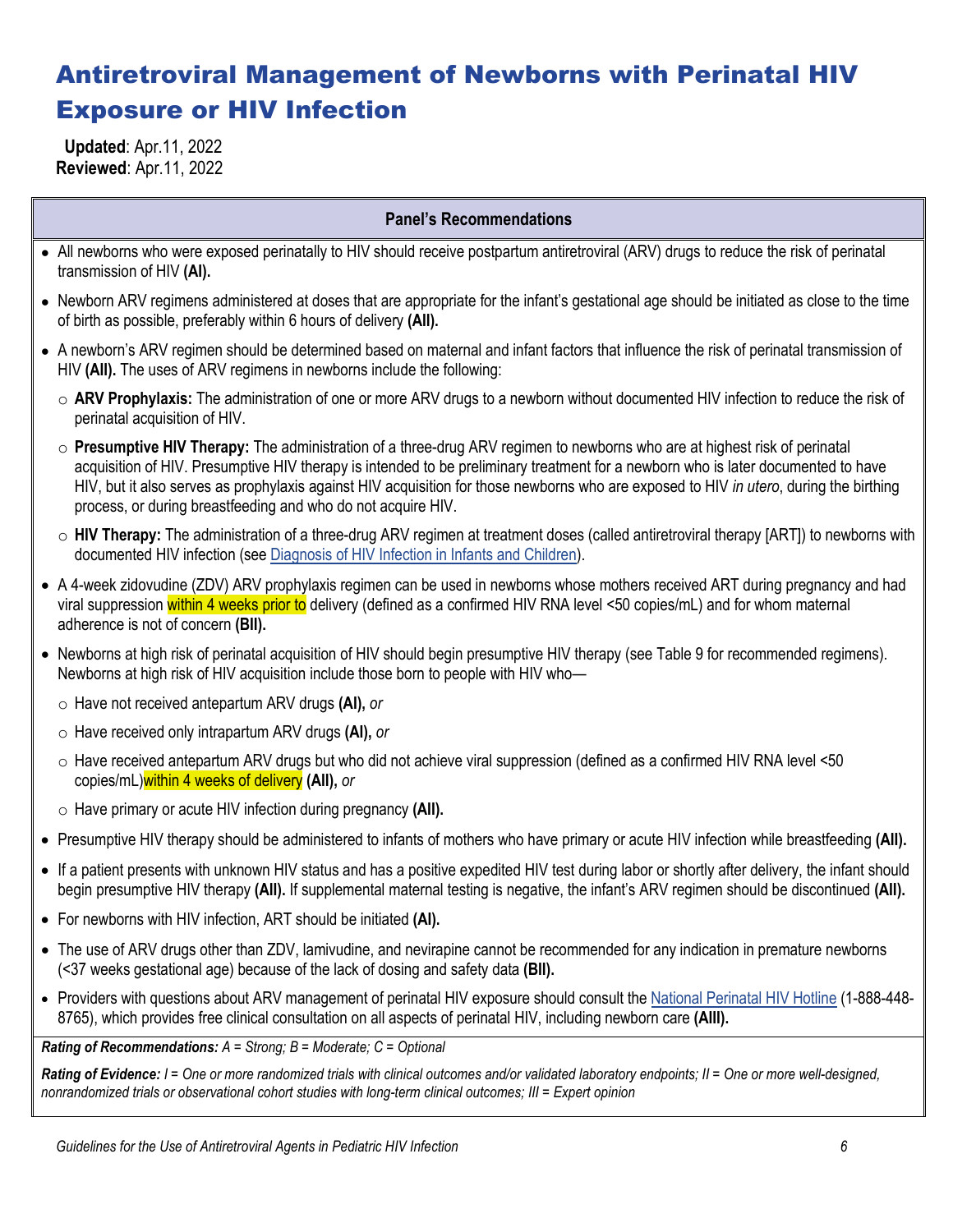# Special Considerations for Antiretroviral Therapy Use in Adolescents with HIV

 **Updated**: Apr.11, 2022 **Reviewed**: Apr.11, 2022

#### **Panel's Recommendations**

- All adolescents with HIV should receive maximally suppressive antiretroviral (ARV) therapy; this is urgent for those who are sexually active, considering pregnancy, or pregnant **(AII).**
- ARV regimen selection should include consideration of the adolescent's individual needs and preferences **(AIII).** See [What to Start](https://clinicalinfo.hiv.gov/en/guidelines/pediatric-arv/regimens-recommended-initial-therapy-antiretroviral-naive-children) and [Management of Children Receiving Antiretroviral Therapy](https://clinicalinfo.hiv.gov/en/guidelines/pediatric-arv/overview-2) for more information.
- All adolescents with HIV should be screened for mental health disorders and substance use disorders **(AII).**
- Reproductive health issues—including pregnancy intentions, contraceptive methods, safer sex techniques to prevent transmission of HIV and other sexually transmitted infections, pre-exposure prophylaxis for partners, pregnancy planning, and preconception care—should be discussed regularly **(AI).**
- Providers should be aware of potential interactions between specific ARV medications and hormonal contraceptives that could lower contraceptive efficacy **(AII\*).**
- Pediatric and adolescent care providers should prepare adolescents for the transition into adult care settings **(AIII).**

#### *Rating of Recommendations: A = Strong; B = Moderate; C = Optional*

*Rating of Evidence: I = One or more randomized trials in children† with clinical outcomes and/or validated endpoints; I\* = One or more randomized trials in adults with clinical outcomes and/or validated laboratory endpoints with accompanying data in children† from one or more well-designed, nonrandomized trials or observational cohort studies with long-term clinical outcomes; II = One or more well-designed, nonrandomized trials or observational cohort studies in children† with long-term outcomes; II\* = One or more well-designed, nonrandomized trials or observational studies in adults with long-term clinical outcomes with accompanying data in children† from one or more similar nonrandomized trials or cohort studies with clinical outcome data; III = Expert opinion*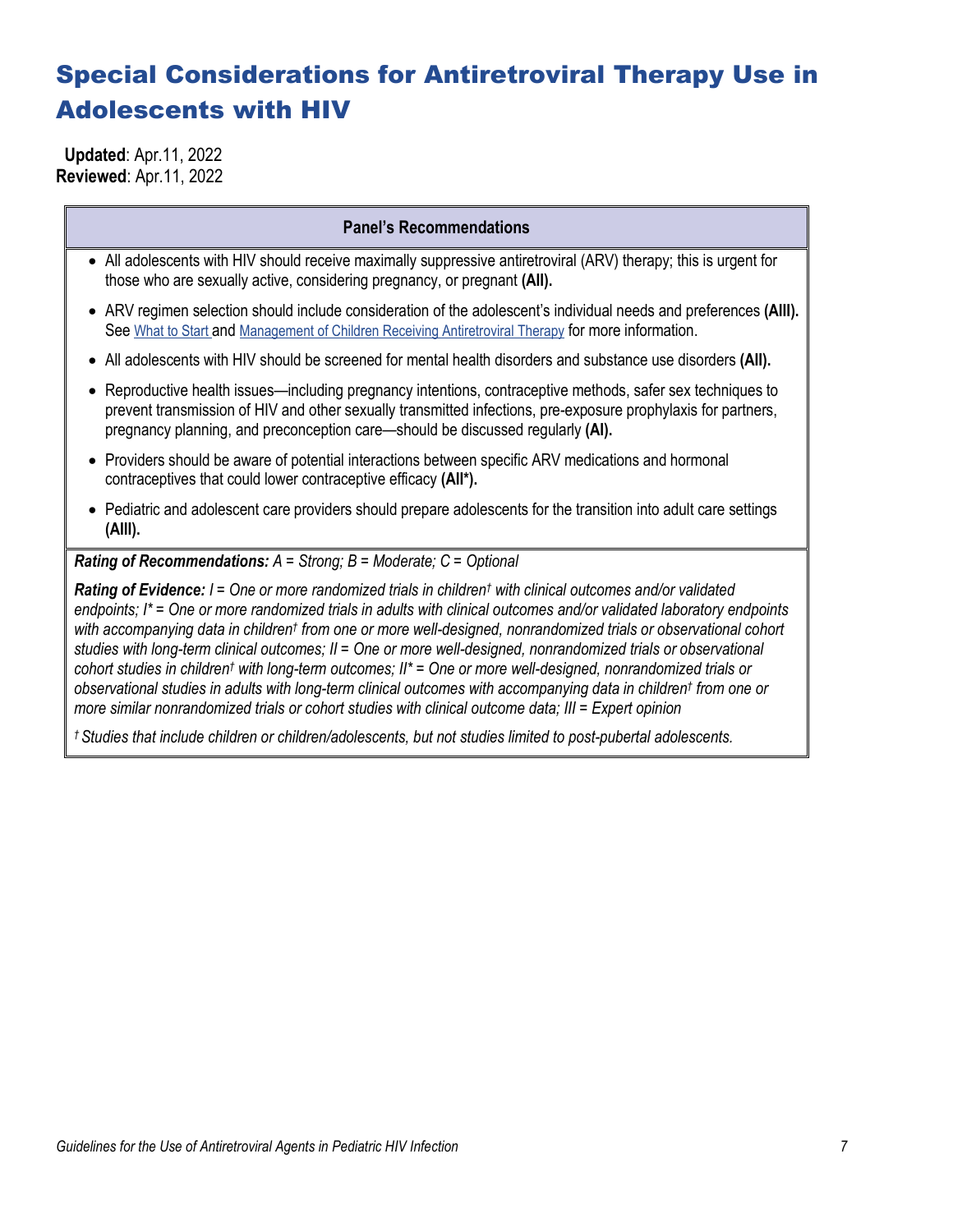## Adherence to Antiretroviral Therapy in Children and Adolescents with HIV

 **Updated**: Apr.11, 2022 **Reviewed**: Apr.11, 2022

#### **Panel's Recommendations**

• Strategies to maximize adherence should be discussed before and/or at initiation of antiretroviral therapy (ART) and before changing regimens **(AIII).**

- Adherence to therapy must be assessed and promoted at each visit, and strategies to maintain and/or improve adherence must be continually explored **(AIII).**
- In addition to viral load monitoring, at least one other method of measuring adherence to ART should be used **(AIII).**
- Once-daily antiretroviral regimens and regimens with a low pill burden should be prescribed whenever feasible **(AII\*).**

*Rating of Recommendations: A = Strong; B = Moderate; C = Optional*

*Rating of Evidence: I = One or more randomized trials in children† with clinical outcomes and/or validated endpoints; I\* = One or more randomized trials in adults with clinical outcomes and/or validated laboratory endpoints with accompanying data in children† from one or more well-designed, nonrandomized trials or observational cohort studies with long-term clinical outcomes; II = One or more well-designed, nonrandomized trials or observational cohort studies in children† with long-term outcomes; II\* = One or more well-designed, nonrandomized trials or observational studies in adults with long-term clinical outcomes with accompanying data in children† from one or more similar nonrandomized trials or cohort studies with clinical outcome data; III = Expert opinion*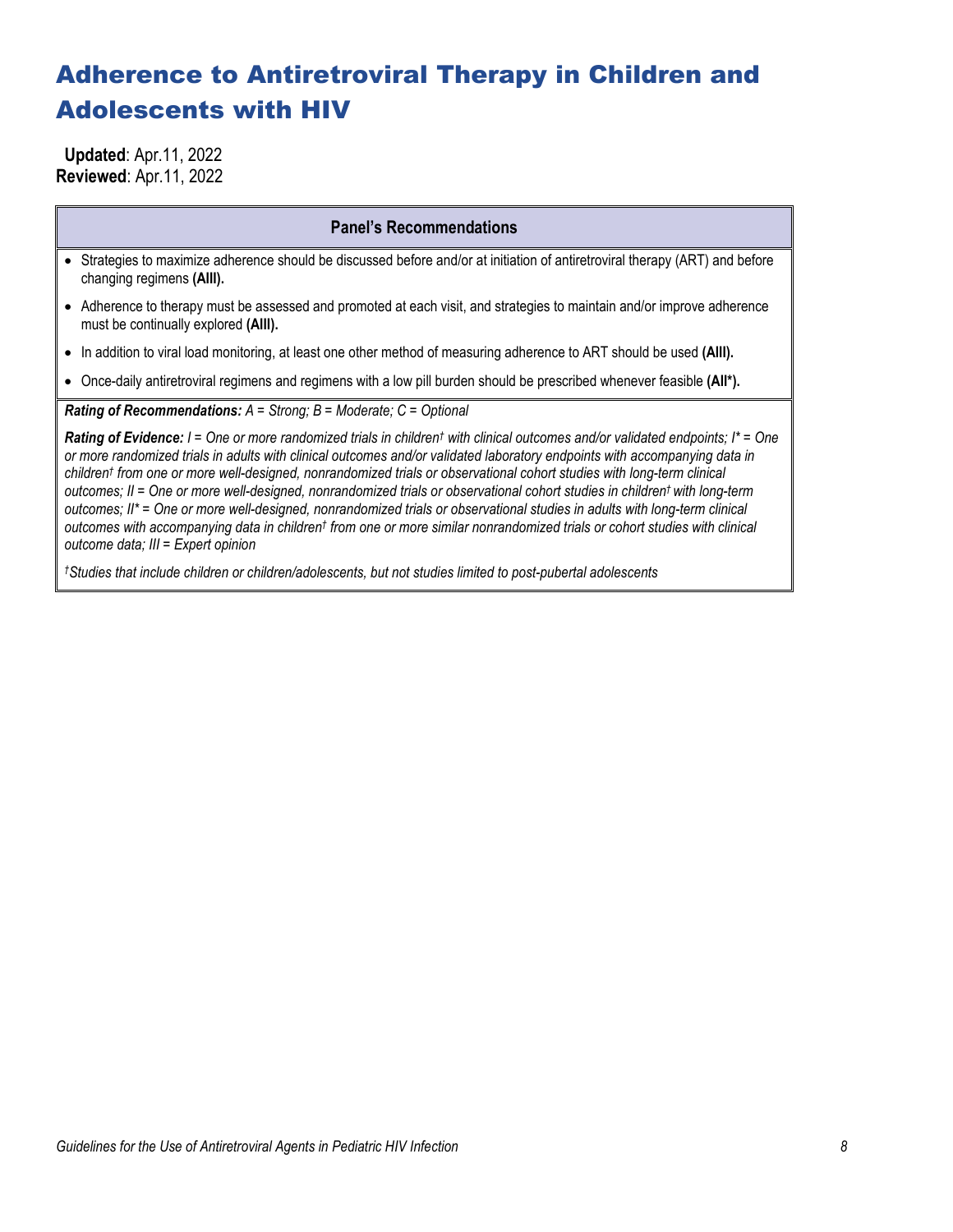### Management of Medication Toxicity or Intolerance

 **Updated**: Apr.11, 2022 **Reviewed**: Apr.11, 2022

#### **Panel's Recommendations**

- In children with HIV who have severe or life-threatening toxicity (e.g., a hypersensitivity reaction), all antiretroviral (ARV) drugs should be stopped immediately **(AIII).** Once symptoms of toxicity have resolved, ARV therapy should be resumed with substitution of a different ARV drug or drugs for the offending agent(s) **(AII\*).**
- When modifying ARV therapy because of toxicity or intolerance to a specific drug in children with virologic suppression, changing one drug in a multidrug regimen is permissible; if possible, an agent with a different toxicity and adverse effect profile should be chosen **(AI\*).**
- The toxicity and the medication presumed responsible should be documented in the medical record of the patient, and the caregiver and patient should be advised of the drug-related toxicity **(AIII).**
- In general, dose reduction is not a recommended option for management of ARV toxicity **(AII\*).**

### *Rating of Recommendations: A = Strong; B = Moderate; C = Optional*

*Rating of Evidence: I = One or more randomized trials in children† with clinical outcomes and/or validated endpoints; I\* = One or more randomized trials in adults with clinical outcomes and/or validated laboratory endpoints with accompanying data in children† from one or more well-designed, nonrandomized trials or observational cohort studies with long-term clinical outcomes; II = One or more well-designed, nonrandomized trials or observational cohort studies in children† with long-term outcomes; II\* = One or more well-designed, nonrandomized trials or observational studies in adults with long-term clinical outcomes with accompanying data in children† from one or more similar nonrandomized trials or cohort studies with clinical outcome data; III = Expert opinion*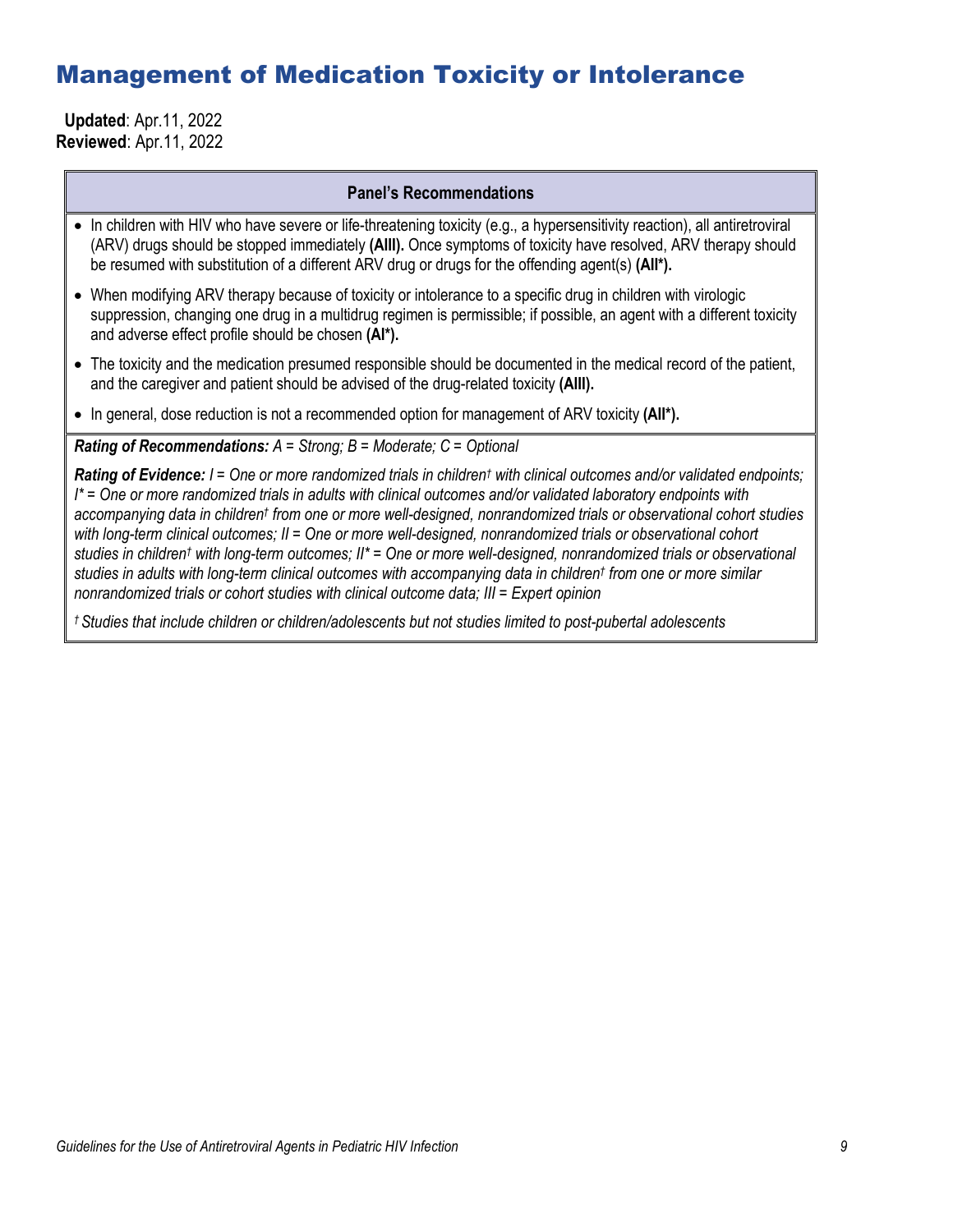### Management of Children Receiving Antiretroviral Therapy

 **Updated**: Apr.11, 2022 **Reviewed**: Apr.11, 2022

### **Modifying Antiretroviral Regimens in Children with Sustained Virologic Suppression on Antiretroviral Therapy**

#### **Panel's Recommendations**

- Children who have sustained virologic suppression on their current antiretroviral (ARV) regimen should be evaluated regularly for opportunities to change to a new regimen that facilitates adherence, simplifies administration, increases ARV potency or barrier to drug resistance, and decreases the risk of drug-associated toxicity **(AII).**
- Before changing a patient's ARV regimen, clinicians must carefully consider the patient's previous regimens, past episodes of ARV therapy failure, prior drug-resistance test results, drug cost, and insurance coverage, as well as the patient's ability to tolerate the new drug regimen **(AIII).** Archived drug resistance can limit the antiviral activity of a new drug regimen.
- Children should be monitored carefully after a change in treatment. Viral load measurement is recommended 2 to 4 weeks after a change in a child's ARV regimen **(BIII).**

### *Rating of Recommendations: A = Strong; B = Moderate; C = Optional*

*Rating of Evidence: I = One or more randomized trials in children† with clinical outcomes and/or validated endpoints; I\* = One or more randomized trials in adults with clinical outcomes and/or validated laboratory endpoints with accompanying data in children† from one or more well-designed, nonrandomized trials or observational cohort studies with long-term clinical outcomes; II = One or more well-designed, nonrandomized trials or observational cohort studies in children† with long-term outcomes; II\* = One or more well-designed, nonrandomized trials or observational studies in adults with long-term clinical outcomes with accompanying data in children† from one or more similar nonrandomized trials or cohort studies with clinical outcome data; III = Expert opinion*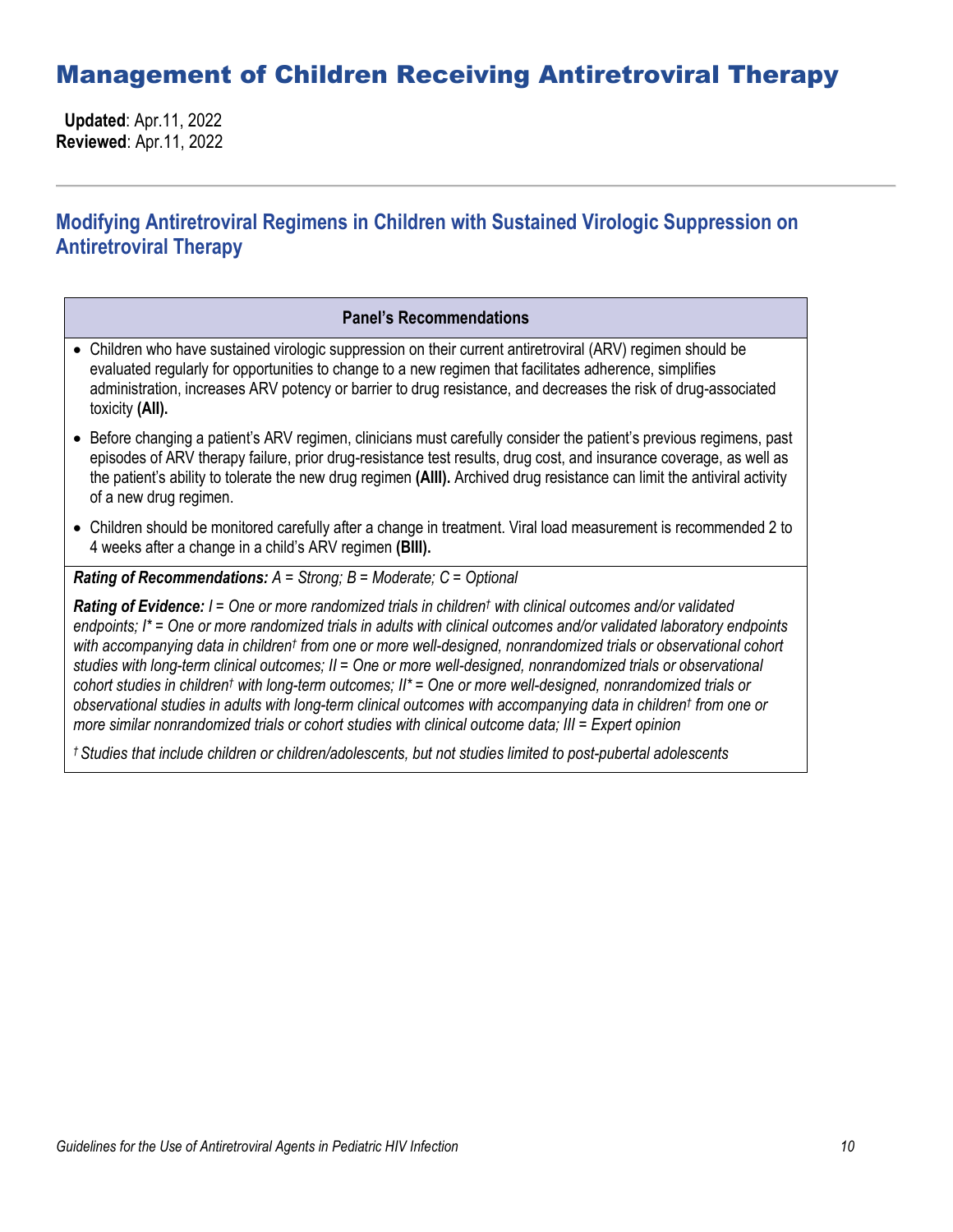### **Recognizing and Managing Antiretroviral Treatment Failure**

 **Updated**: Apr.11, 2022 **Reviewed**: Apr.11, 2022

#### **Panel's Recommendations**

- The causes of antiretroviral (ARV) treatment failure—which include poor adherence, drug resistance, poor absorption of medications, inadequate dosing, and drug–drug interactions—should be assessed and addressed **(AII).**
- Perform ARV drug-resistance testing when virologic failure occurs, while the patient is still taking the failing regimen **(AI\*)** (se[e Drug-Resistance Testing](https://clinicalinfo.hiv.gov/en/guidelines/adult-and-adolescent-arv/drug-resistance-testing) in the [Adult and Adolescent Antiretroviral Guidelines](https://clinicalinfo.hiv.gov/en/guidelines/adult-and-adolescent-arv/whats-new-guidelines?view=full) for more information).
- ARV regimens should be chosen based on treatment history and drug-resistance testing, including both past and current resistance test results **(AI\*).**
- The new regimen should include at least two, but preferably three, fully active ARV medications; the assessment of anticipated ARV activity should be based on treatment history and past resistance test results **(AII\*).**
- The goal of therapy following treatment failure is to achieve and maintain virologic suppression, which is defined as a plasma viral load that is below the limits of detection as measured by highly sensitive assays with lower limits of quantification of 20 copies/mL to 75 copies/mL **(AI\*).**
- When complete virologic suppression cannot be achieved, the goals of therapy are to preserve or restore immunologic function (as measured by CD4 T lymphocyte values), prevent clinical disease progression, and prevent the development of additional drug resistance that could further limit future ARV drug options **(AII).**
- Children who require evaluation and management of treatment failure should be managed by or in collaboration with a pediatric HIV specialist **(AI\*).**

*Rating of Recommendations: A = Strong; B = Moderate; C = Optional*

*Rating of Evidence: I = One or more randomized trials in children† with clinical outcomes and/or validated endpoints; I\* = One or more randomized trials in adults with clinical outcomes and/or validated laboratory endpoints with accompanying data in children† from one or more well-designed, nonrandomized trials or observational cohort studies with long-term clinical outcomes; II = One or more well-designed, nonrandomized trials or observational cohort studies in children† with long-term outcomes; II\* = One or more well-designed, nonrandomized trials or observational studies in adults with long-term clinical outcomes with accompanying data in children† from one or more similar nonrandomized trials or cohort studies with clinical outcome data; III = Expert opinion*